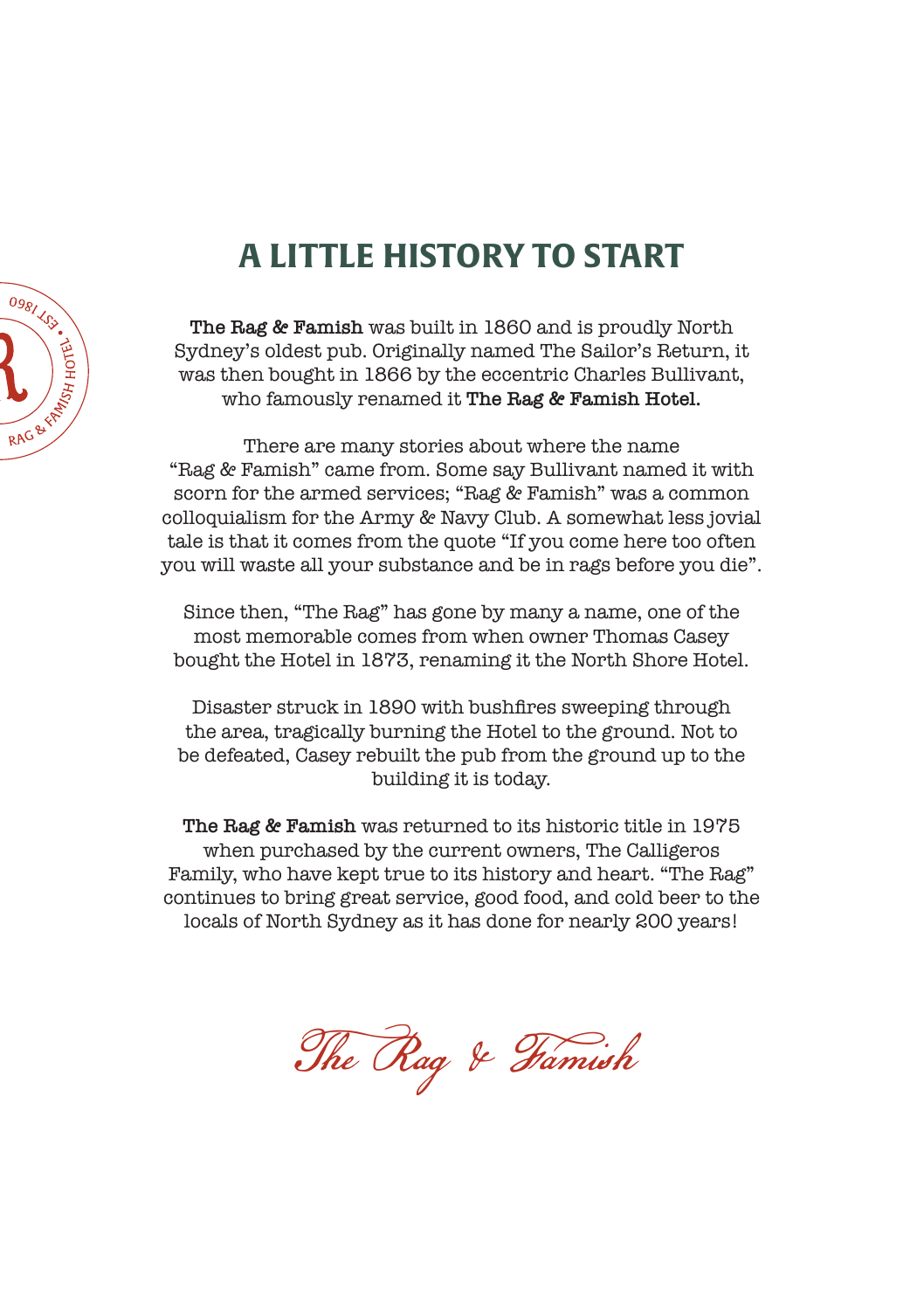# **ENTRÉE**

### **Chargrilled Sourdough • 14**

Dukkah, balsamic, EVO oil, cultured Australian butter, smoked sea salt (v)

### **Salt & Szechuan Pepper Squid • 18**

Dried chilli & basil, jalapeño mayonnaise, lemon (gf)

**Burrata • 18** Creamy tomato vinaigrette, heirloom tomatoes in red wine vinaigrette, herb oil (v)

#### **Fremantle Octopus & Cuttlefish • 22** Oregano, olive, chili, garlic, citrus (gf) (df)

**Grilled King Prawns • 24** Lime coriander avocado smash, chili gremolata (gf) (df)



## **MAINS**

**Wild Mushroom Ravioli • 28** Truffle Cream, Grana Padano (v)

**Pork Tenderloin • 34** Braised cabbage, speck, baked apple & walnut sauce (gf) (df)

**Silver Dory • 36** Kipfler potato, lemon saffron crème, dehydrated tomato, parsley oil (gf)

## **Lamb Rump • 39**

Smoked eggplant puree, Dutch carrot, yoghurt tarator, jus, pistachio, mint (gf)

## **Roast Salmon & Green Tea Noodle Salad • 24**

Napa cabbage, cucumber, carrot bean sprout, seaweed, edamame, sesame, soy mirin dressing

(v) vegetarian • (vg) vegan • (gf) gluten free • (df) dairy free